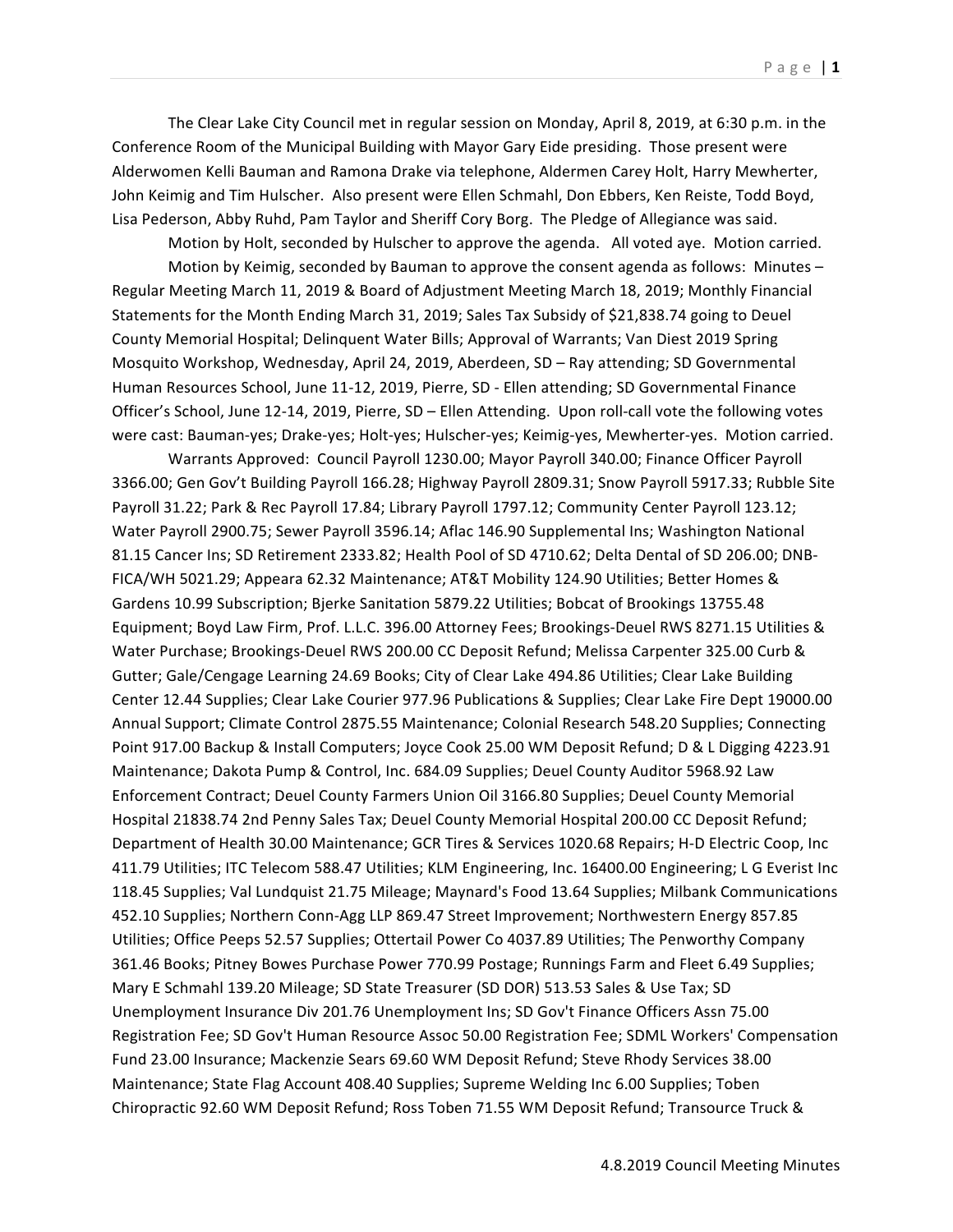Equip, Inc. 14.44 Supplies; Uline 149.97 Supplies; US Bank Trust-Spa Lkbox CM9695 11716.19 Loan Payment; United States Dept of Ag 6107.00 Loan Payment.

No one appeared for public voice.

The property at 312  $3^{\text{rd}}$  Ave S was discussed as the improvements that were supposed to be made last fall have not been done. Attorney Todd Boyd will pursue it as a violation of Ordinance 3-3: Nuisances. 

Abby Ruhd, representing the Clear Lake Chamber of Commerce, thanked the Council for purchasing the new liners for the Main Street flower planters and asked if the City would again pay for half of the cost to plant the flowers. Motion by Mewherter, seconded by Hulscher to pay for half of the cost of the flowers, which will be approximately \$700.00. Upon roll-call vote the following votes were cast: Bauman-yes; Drake-yes; Holt-yes; Hulscher-yes; Keimig-yes, Mewherter-yes. Motion carried.

Librarian Pam Taylor met with the Council to inform them that she will be retiring effective May 31, 2019. She thanked them for the opportunity and updated the Council on the automation and improvements in the library. Pam stated that everything is going great and they are glad to be part of the City. The Clear Lake Library is the oldest Municipal Library in the state.

The water tower painting bids were reviewed and the recommendation from KLM is to accept the bid from J.R. Stelzer for \$419,484.00. Motion by Holt, seconded by Hulscher to accept the bid from J.R. Stelzer. Upon roll-call vote the following votes were cast: Bauman-yes; Drake-yes; Holt-yes; Hulscher-yes; Keimig-yes, Mewherter-yes. Motion carried.

Motion by Keimig, seconded by Mewherter to authorize Mayor Gary Eide to sign any documents needing approval for the water tower project. Upon roll-call vote the following votes were cast: Bauman-yes; Drake-yes; Holt-yes; Hulscher-yes; Keimig-yes, Mewherter-yes. Motion carried.

Motion by Holt, seconded by Bauman to prepay Climate Control for the dust control application in order to take advantage of the 4% discount. Upon roll-call vote the following votes were cast: Bauman-yes; Drake-yes; Holt-yes; Hulscher-yes; Keimig-yes, Mewherter-yes. Motion carried.

Pool Manager Lisa Pederson met with the Council to update them on the upcoming swimming pool season. A quote has been obtained to hire a pool contractor to maintain the pool, which would free up the City maintenance staff. Motion by Keimig, seconded by Holt to hire  $1<sup>st</sup>$  Choice Pool & Spa for \$3,800.00 for the 2019 pool season. Upon roll-call vote the following votes were cast: Bauman-yes; Drake-yes; Holt-yes; Hulscher-yes; Keimig-yes, Mewherter-yes. Motion carried. A quote has also been obtained to repaint the pool as the paint is chipping off. Motion by Keimig, seconded by Holt to accept the bid of \$3,771.00 from 1<sup>st</sup> Choice Pool and Spa to repaint the pool. Upon roll-call vote the following votes were cast: Bauman-yes; Drake-yes; Holt-yes; Hulscher-yes; Keimig-yes, Mewherter-yes. Motion carried. Since we are in need of additional WSI's, the City will reimburse the full amount upon completion of the course as we have the past 2 years.

Motion by Hulscher, seconded by Holt to approve the 2018 Drinking Water Report. Upon rollcall vote the following votes were cast: Bauman-yes; Drake-yes; Holt-yes; Hulscher-yes; Keimig-yes, Mewherter-yes. Motion carried.

To promote camping at City Park and Ulven Park, the Mayor and City staff would like to give away "pay for one night get one night free" coupons. Motion by Holt, seconded by Hulscher to give away up to 25 coupons for the 2019 camping season. Upon roll-call vote the following votes were cast: Bauman-yes; Drake-yes; Holt-yes; Hulscher-yes; Keimig-yes, Mewherter-yes. Motion carried.